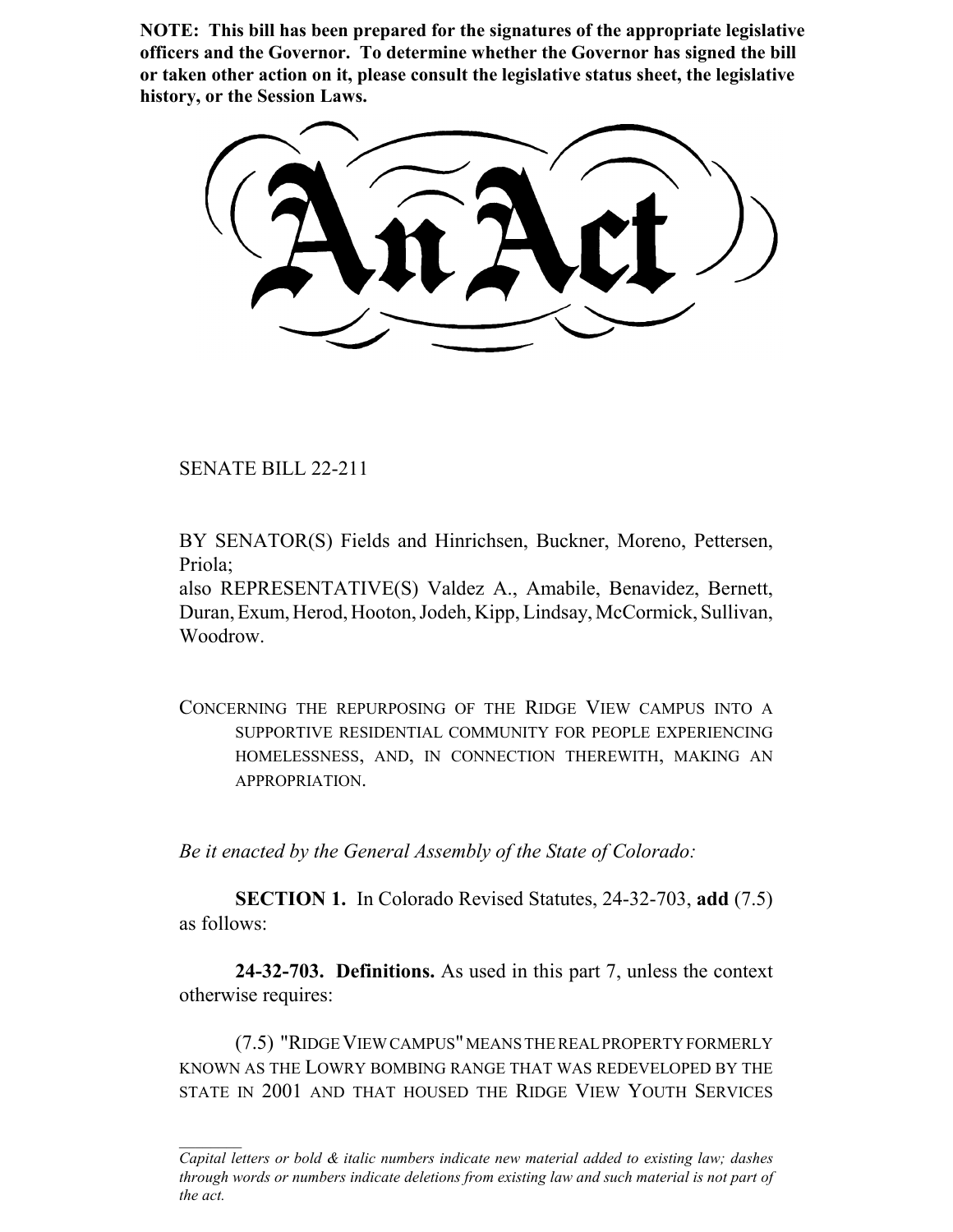CENTER UNTIL 2021.

**SECTION 2.** In Colorado Revised Statutes, **add** 24-32-730 as follows:

**24-32-730. Ridge View Supportive Residential Community at the Ridge View campus - report - legislative declaration.** (1) **Legislative declaration.** (a) THE GENERAL ASSEMBLY HEREBY FINDS, DETERMINES, AND DECLARES THAT:

(I) AS THE UNITED STATES DEPARTMENT OF HOUSING AND URBAN DEVELOPMENT STATED AFTER THE PASSAGE OF THE "AMERICAN RESCUE PLAN ACT OF 2021", THE COVID-19 PANDEMIC HAS EXACERBATED OUR NATION'S ALREADY SEVERE HOUSING AFFORDABILITY CRISIS;

(II) TODAY, ONE IN FIVE RENTERS IS BEHIND ON RENT AND JUST OVER TEN MILLION HOME OWNERS ARE BEHIND ON MORTGAGE PAYMENTS;

(III) PEOPLE OF COLOR FACE EVEN GREATER HARDSHIPS AND ARE MORE LIKELY TO HAVE DEFERRED OR MISSED PAYMENTS, PUTTING THEM AT A GREATER RISK OF EVICTION AND FORECLOSURE;

(IV) AT THE SAME TIME, OUR NATION'S HOMELESSNESS CRISIS HAS WORSENED DURING THE PANDEMIC, AS PEOPLE EXPERIENCING HOMELESSNESS ARE HIGHLY VULNERABLE TO COVID-19 TRANSMISSION, ILLNESS, AND SEVERITY DUE TO THEIR USE OF CONGREGATE SHELTERS AND THEIR HIGH PREVALENCE OF UNDERLYING HEALTH CONDITIONS;

(V) COLORADO IS NO EXCEPTION, AS THE COVID-19 PANDEMIC HAS HIT LOW- AND EXTREMELY LOW-INCOME INDIVIDUALS AND FAMILIES WHO WERE ALREADY SEVERELY COST-BURDENED, INCREASING THEIR RISK OF EXPERIENCING HOMELESSNESS OR INABILITY TO RESOLVE THEIR HOMELESSNESS;

(VI) IN THE DENVER METRO AREA ALONE, SHELTERS SAW A NINETY-NINE PERCENT INCREASE IN PEOPLE EXPERIENCING HOMELESSNESS FOR THE FIRST TIME FROM JANUARY 2020 TO JANUARY 2021; AND

(VII) THE NUMBER OF DEATHS DUE TO OVERDOSE AMONG PEOPLE EXPERIENCING HOMELESSNESS IN THE CITY AND COUNTY OF DENVER

## PAGE 2-SENATE BILL 22-211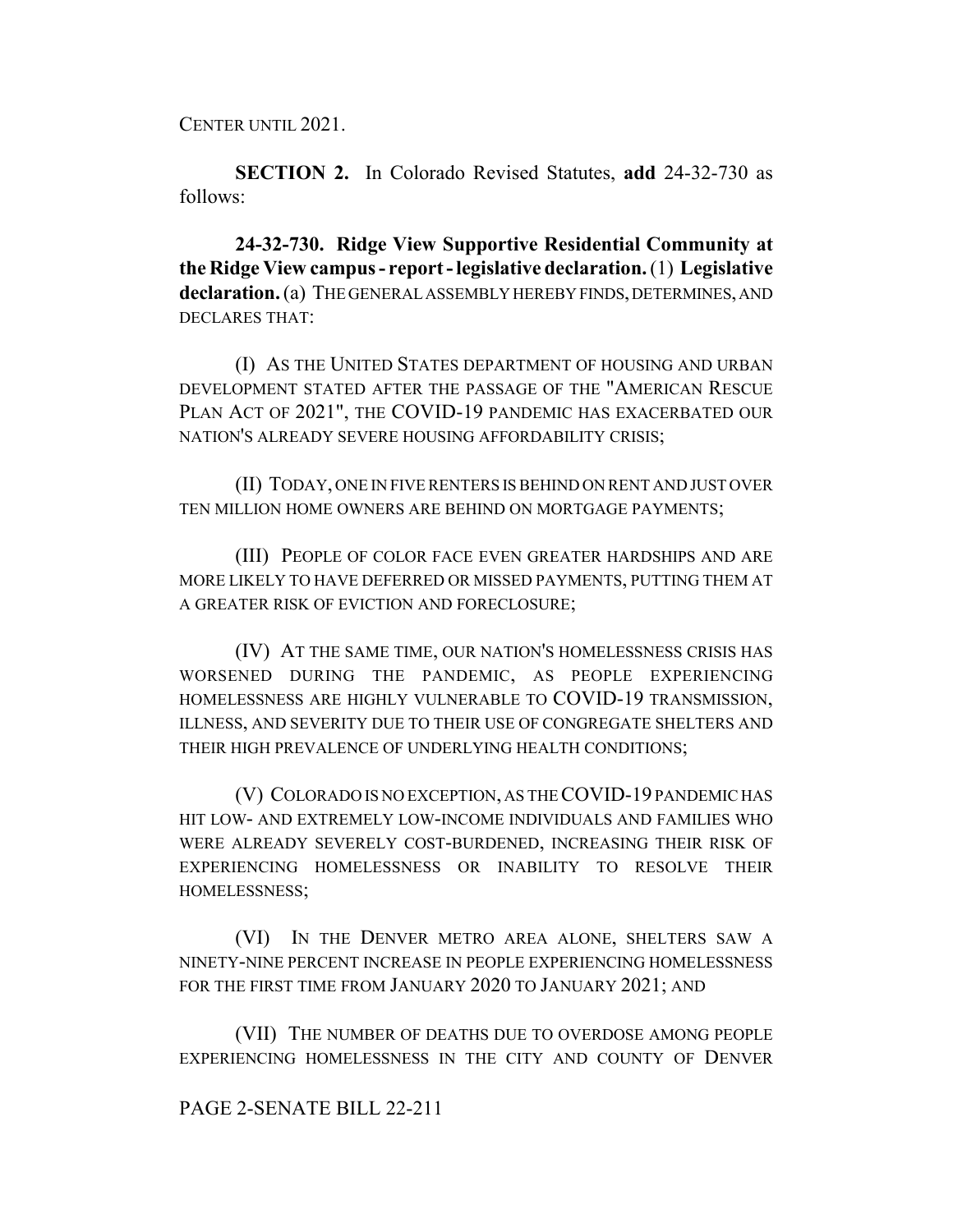INCREASED BY THIRTY-FOUR PERCENT FROM 2020 TO 2021.

(b) THE GENERAL ASSEMBLY FURTHER FINDS AND DECLARES THAT:

(I) THE RIDGE VIEW CAMPUS, THAT FORMERLY OPERATED AS THE RIDGE VIEW YOUTH SERVICES CENTER, IS NO LONGER BEING USED AS OF JULY 1, 2021, AND THE STATE HAS THE OPPORTUNITY TO REPURPOSE THE CAMPUS TO ENSURE THAT IT CONTINUES TO SUPPORT COLORADANS MOST IN NEED;

(II) CONVERTING THE RIDGE VIEW CAMPUS INTO A RECOVERY-ORIENTED COMMUNITY FOR INDIVIDUAL ADULTS WITHOUT STABLE HOUSING WHO WISH TO FOCUS ON RECOVERY FROM A SUBSTANCE USE DISORDER WILL PROVIDE LOW-BARRIER ACCESS TO COMPREHENSIVE CARE AND TREATMENTS AND WILL ALLOW PEOPLE TO RECOVER AND HEAL IN A SAFE AND STABLE ENVIRONMENT;

(III) THE RIDGE VIEW SUPPORTIVE RESIDENTIAL COMMUNITY AT THE RIDGE VIEW CAMPUS WILL INCLUDE MULTIPLE COMPONENTS TO PROVIDE COMPREHENSIVE SUPPORT ACROSS A CONTINUUM OF SUBSTANCE USE RECOVERY TREATMENTS AND PROGRAMMING, AND THE GOAL WILL BE TO HAVE INDIVIDUALS LEAVE THE RIDGE VIEW SUPPORTIVE RESIDENTIAL COMMUNITY IN ACTIVE RECOVERY AND IMPROVED HEALTH SO THEY CAN TRANSITION TO STABLE HOUSING AND COMMUNITY-BASED SUPPORTS, AS WELL AS EMPLOYMENT WHERE POSSIBLE;

(IV) WHILE THE RIDGE VIEW CAMPUS WILL SERVE AN IMPORTANT NEED AS A RECOVERY-ORIENTED COMMUNITY PURSUANT TO THIS SECTION, THE STATE CONTINUES TO EXPERIENCE A YOUTH MENTAL HEALTH CRISIS. COLORADO REMAINS COMMITTED TO ADDRESSING THE BEHAVIORAL HEALTH CRISIS THROUGH COLLABORATION ACROSS STATE GOVERNMENT TO ENSURE THAT CHILDREN HAVE ACCESS TO THE CARE THEY NEED IN THE MOST APPROPRIATE SETTING.

(V) PROVIDING SUPPORT AND PROGRAMMING PURSUANT TO THIS SECTION AT THE RIDGE VIEW SUPPORTIVE RESIDENTIAL COMMUNITY IS AN IMPORTANT GOVERNMENT SERVICE.

(2) **Administration.** (a) BEGINNING JULY 1, 2022, THE RIDGE VIEW CAMPUS IS DESIGNATED AS A SUPPORTIVE RESIDENTIAL COMMUNITY FOR

## PAGE 3-SENATE BILL 22-211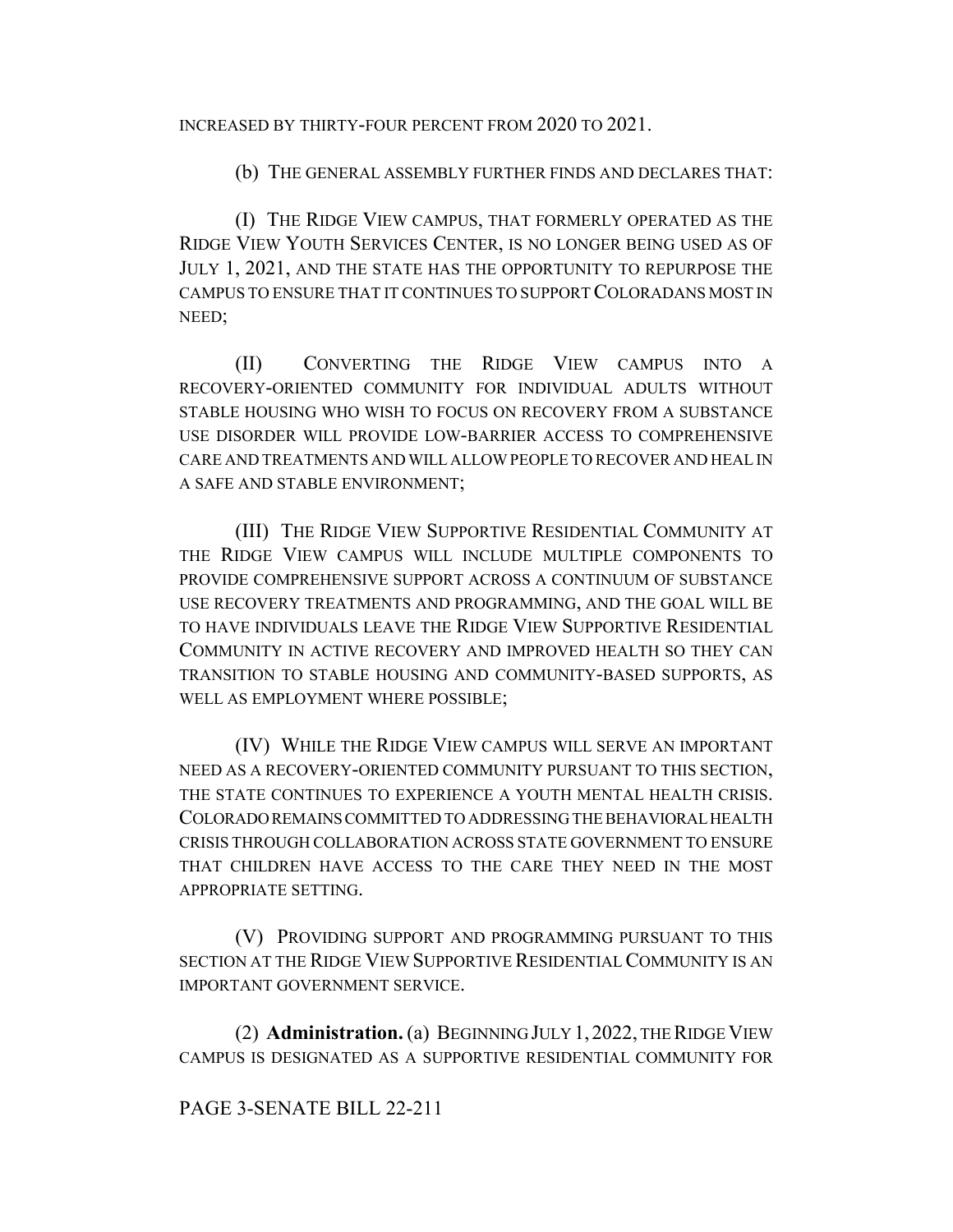PEOPLE EXPERIENCING HOMELESSNESS THAT SHALL BE KNOWN AS THE RIDGE VIEW SUPPORTIVE RESIDENTIAL COMMUNITY. THE PURPOSE OF THE RIDGE VIEW SUPPORTIVE RESIDENTIAL COMMUNITY IS TO PROVIDE TRANSITIONAL HOUSING, A CONTINUUM OF BEHAVIORAL HEALTH SERVICES AND TREATMENT, MEDICAL CARE, VOCATIONAL TRAINING, AND SKILL DEVELOPMENT FOR THE RESIDENTS AND THE GENERAL PUBLIC. THE DEPARTMENT OF HUMAN SERVICES SHALL TRANSFER OWNERSHIP OF ALL OR PART OF THE RIDGE VIEW CAMPUS TO THE DEPARTMENT OF PERSONNEL FOR USE BY THE DIVISION OF HOUSING FOR THE PURPOSES OF THIS SECTION. THE DEPARTMENT OF HUMAN SERVICES MAY RETAIN OWNERSHIP OF ANY VACANT PORTION OF THE RIDGE VIEW CAMPUS THAT IS NOT REQUIRED FOR THE PURPOSES SPECIFIED IN THIS SECTION AND USE, OR ALLOW ANOTHER STATE AGENCY TO USE, ANY SUCH PORTION OF THE RIDGE VIEW CAMPUS FOR ANY OTHER LAWFUL PURPOSE.

(b) THE DIVISION, IN COLLABORATION WITH THE BEHAVIORAL HEALTH ADMINISTRATION, CREATED IN PART 2 OF ARTICLE 60 OF TITLE 27, AND THE DEPARTMENT OF HUMAN SERVICES, SHALL DEVELOP A FEASIBLE MASTER PLAN FOR THE REDEVELOPMENT AND OPERATION OF THE RIDGE VIEW CAMPUS INTO THE RIDGE VIEW SUPPORTIVE RESIDENTIAL COMMUNITY, INCLUDING A FINANCIAL PLAN FOR START-UP AND ONGOING OPERATIONAL COSTS. THE DIVISION SHALL ENTER INTO ONE OR MORE CONTRACTS WITH PUBLIC OR PRIVATE CONTRACTORS TO ESTABLISH THE COMMUNITY. THE CONTRACTOR OR CONTRACTORS SELECTED BY THE DIVISION MUST BE EXPERIENCED IN PROVIDING STATEWIDE INTEGRATED HOUSING, HEALTH CARE, RECOVERY TREATMENT, AND SUPPORTIVE SERVICE PROGRAMS FOR PEOPLE EXPERIENCING HOMELESSNESS OR SIMILAR POPULATIONS.

(c) THE RIDGE VIEW SUPPORTIVE RESIDENTIAL COMMUNITY SHALL PROVIDE FOOD AND ROOM AND BOARD TO EACH INDIVIDUAL WHILE RESIDING AT THE COMMUNITY AT NO COST TO THE INDIVIDUAL.

(d) THE DEPARTMENT OF HUMAN SERVICES, IN PARTNERSHIP WITH THE BEHAVIORAL HEALTH ADMINISTRATION AND THE DEPARTMENT OF HEALTH CARE POLICY AND FINANCING, WILL WORK TO ENSURE THAT YOUTH BED CAPACITY WILL BE CREATED ELSEWHERE IN A MANNER THAT MOST APPROPRIATELY SERVES THE MENTAL HEALTH NEEDS OF COLORADO'S YOUTH.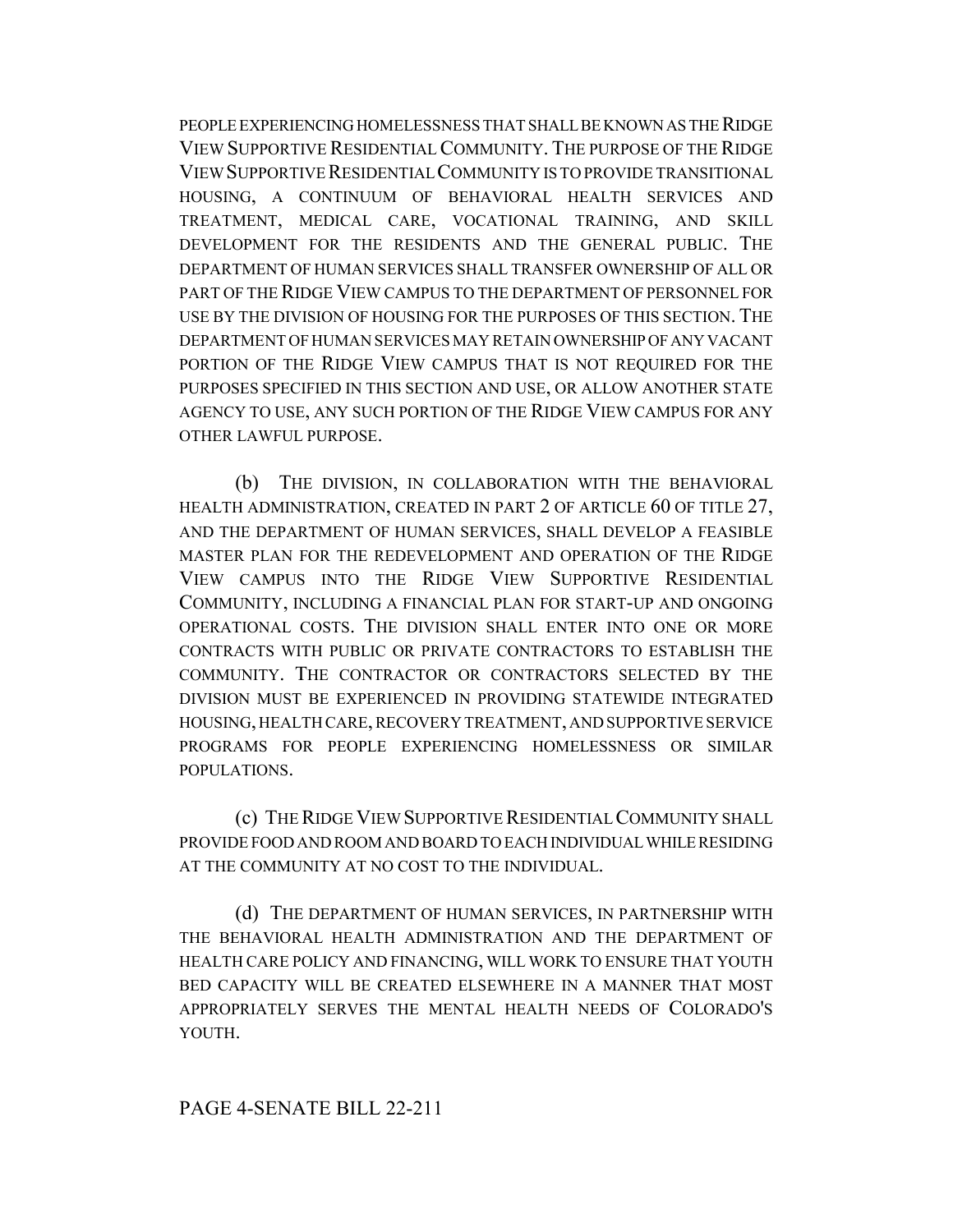(3) **Transitional housing program.** (a) THE RIDGE VIEW SUPPORTIVE RESIDENTIAL COMMUNITY SHALL PROVIDE TRANSITIONAL HOUSING FOR INDIVIDUAL ADULTS FOR UP TO TWO YEARS WITH CASE MANAGEMENT, CARE COORDINATION, AND VOCATIONAL AND HOUSING PLACEMENT ASSISTANCE. IN ALIGNMENT WITH BEST PRACTICES, THE TRANSITIONAL HOUSING PROGRAM SHALL PROVIDE CASE MANAGERS AND PEER SUPPORTS AT AN AVERAGE RATIO OF ONE CASE MANAGER FOR EVERY FIFTEEN TRANSITIONAL HOUSING RESIDENTS.

(b) THE TRANSITIONAL HOUSING PROGRAM SHALL:

(I) FOCUS ON PERSON-CENTERED GOAL PLANNING AND CARE COORDINATION;

(II) CONNECT INDIVIDUALS TO PERMANENT HOUSING OPTIONS IN THEIR COMMUNITY OF CHOICE;

(III) PROVIDE EMPLOYMENT ASSISTANCE SUCH AS VOCATIONAL EDUCATION AND INDIVIDUAL PLACEMENT AND SUPPORT; AND

(IV) CONNECT INDIVIDUALS TO SAFETY-NET PROGRAMS FOR WHICH THEY ARE ELIGIBLE, SUCH AS SNAP,MEDICAID,SSI,SSDI,TANF, HOUSING VOUCHER PROGRAMS, AND UNEMPLOYMENT INSURANCE BENEFITS.

(4) **Substance use recovery treatment and services.** THE RIDGE VIEW SUPPORTIVE RESIDENTIAL COMMUNITY SHALL PROVIDE A CONTINUUM OF CARE INFORMED BY AMERICAN SOCIETY OF ADDICTION MEDICINE STANDARDS, WHICH SHALL BE AVAILABLE TO PEOPLE COMING FROM THE TRANSITIONAL HOUSING PROGRAM AND TO THE GENERAL PUBLIC DEEMED TO BE IN MEDICAL NEED OF THE CARE.

(5) **Federally qualified health center.** THE RIDGE VIEW SUPPORTIVE RESIDENTIAL COMMUNITY SHALL PROVIDE A FEDERALLY QUALIFIED HEALTH CENTER, AS DEFINED IN THE FEDERAL "SOCIAL SECURITY ACT", 42 U.S.C. SEC. 1395x (aa)(4), OR OTHER PRIMARY CARE CLINIC, AT WHICH PEOPLE HAVE ACCESS TO MEDICAL TREATMENTS THAT HELP FACILITATE RECOVERY, INCLUDING MEDICAL AND DENTAL CARE AND A CONTINUUM OF BEHAVIORAL HEALTH SERVICES. THE HEALTH CENTER AND ALL TREATMENT SERVICES PROVIDED BY THE CENTER SHALL BE ACCESSIBLE TO PEOPLE IN THE TRANSITIONAL HOUSING PROGRAM AND TO MEMBERS OF

PAGE 5-SENATE BILL 22-211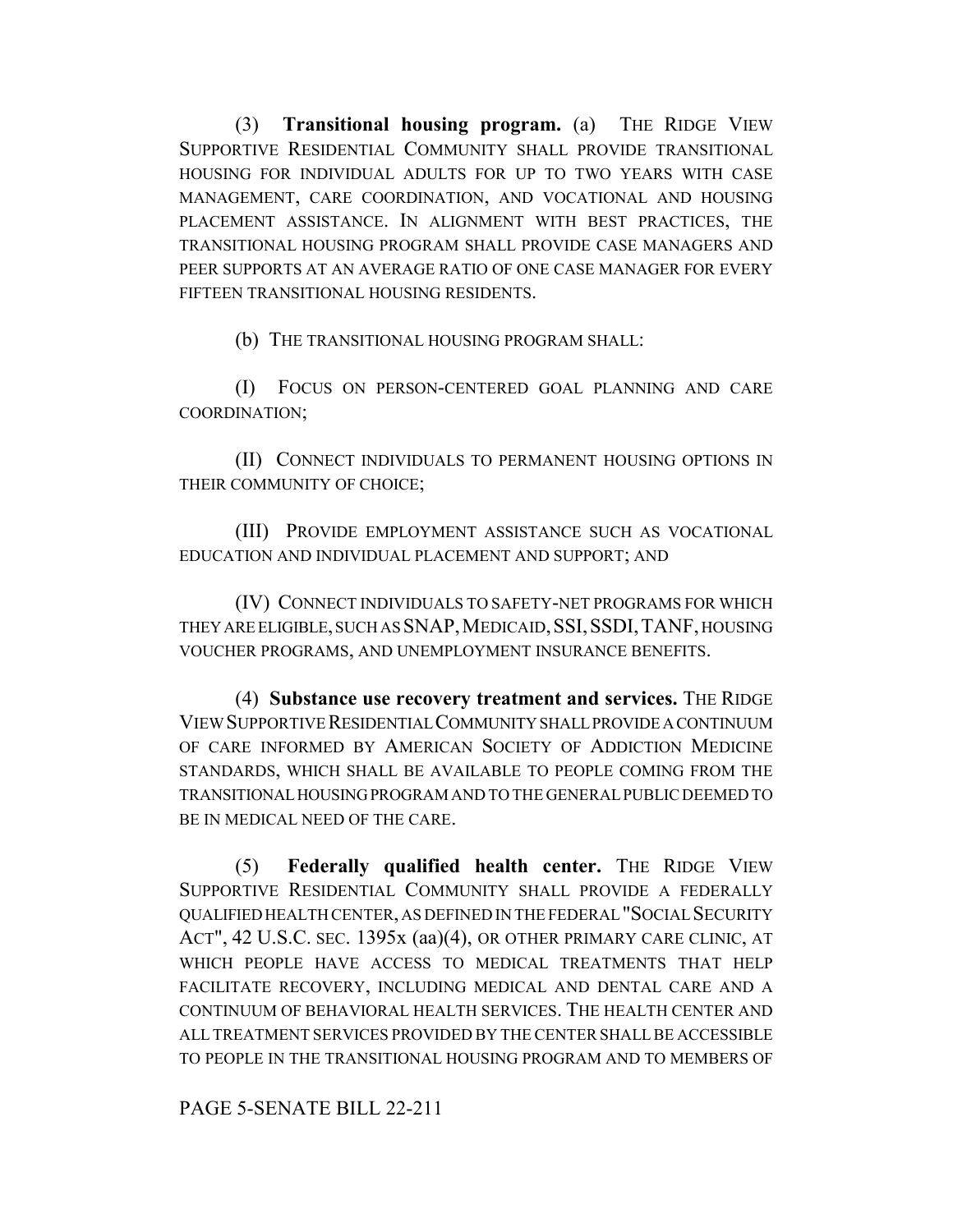THE GENERAL PUBLIC DEEMED TO BE IN MEDICAL NEED OF THE TREATMENT.

(6) **Eligibility.** (a) TO BE ELIGIBLE TO RESIDE IN AND RECEIVE SERVICES AT THE TRANSITIONAL HOUSING PROGRAM, AN INDIVIDUAL MUST BE:

(I) EXPERIENCING HOMELESSNESS OR BE AT RISK OF EXPERIENCING HOMELESSNESS;

(II) CHOOSING TO FOCUS ON RECOVERY VOLUNTARILY; AND

(III) IN A POSITION WHERE IT IS MEDICALLY SAFE FOR THE INDIVIDUAL TO BE IN TRANSITIONAL HOUSING.

(b) THE RIDGE VIEW SUPPORTIVE RESIDENTIAL COMMUNITY SHALL PRIORITIZE ACCESS FOR INDIVIDUALS BASED ON NEED, THE LENGTH OF TIME THE INDIVIDUAL HAS BEEN EXPERIENCING HOMELESSNESS, WITH PRIORITY FOR INDIVIDUALS WHO HAVE BEEN EXPERIENCING HOMELESS FOR THE LONGEST PERIOD, AND THE FREQUENCY WITH WHICH THE INDIVIDUAL USES PUBLIC SYSTEMS, WITH PRIORITY FOR INDIVIDUALS WHO ARE THE MOST FREQUENT USERS OF SUCH SYSTEMS.

(7) **Referral coordination.** THE ORGANIZATION OR ORGANIZATIONS THAT ADMINISTER THE RIDGE VIEW SUPPORTIVE RESIDENTIAL COMMUNITY SHALL WORK WITH LOCAL PROVIDERS ACROSS THE STATE TO SET UP A REFERRAL SYSTEM FOR CLIENTS TO LIVE AT THE COMMUNITY. THE REFERRAL SYSTEM SHALL EMPHASIZE THE CRITERIA SPECIFIED IN SUBSECTION (6) OF THIS SECTION, COORDINATE TRANSPORTATION TO AND FROM THE RIDGE VIEW SUPPORTIVE RESIDENTIAL COMMUNITY, AND ASSIST INDIVIDUALS IN THE TRANSITION BACK TO THE GENERAL COMMUNITY AFTER RESIDING AT THE RIDGE VIEW SUPPORTIVE RESIDENTIAL COMMUNITY.

(8) **Source of money for repurposing the Ridge View campus.** (a) FOR THE 2022-23 STATE FISCAL YEAR, THE GENERAL ASSEMBLY SHALL APPROPRIATE FORTY-FIVE MILLION DOLLARS FROM THE ECONOMIC RECOVERY AND RELIEF CASH FUND CREATED IN SECTION 24-75-228 (2)(a) TO THE DIVISION FOR THE PURPOSES OF THIS SECTION. ANY MONEY APPROPRIATED IN THE 2022-23 STATE FISCAL YEAR THAT IS NOT ENCUMBERED OR EXPENDED AT THE END OF THAT STATE FISCAL YEAR REMAINS AVAILABLE FOR EXPENDITURE BY THE DIVISION IN SUBSEQUENT

## PAGE 6-SENATE BILL 22-211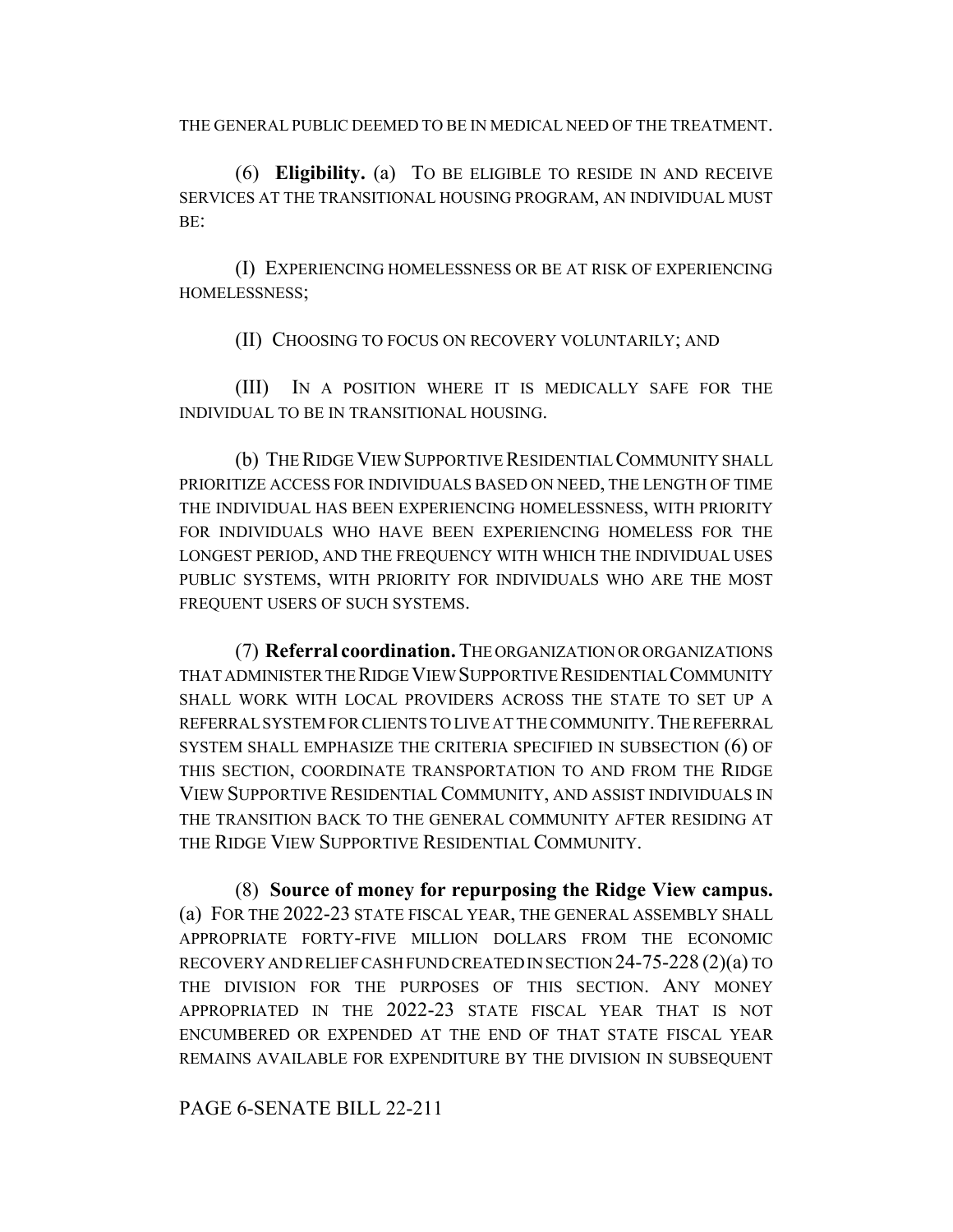STATE FISCAL YEARS WITHOUT FURTHER APPROPRIATION, SUBJECT TO THE REQUIREMENTS FOR OBLIGATING AND EXPENDING MONEY RECEIVED UNDER THE FEDERAL "AMERICAN RESCUE PLAN ACT OF 2021", PUB.L. 117-2, AS SPECIFIED IN SECTION  $24-75-226$  (4)(d).

(b) THE DIVISION MAY USE UP TO TEN PERCENT OF THE AMOUNT APPROPRIATED PURSUANT TO THIS SECTION FOR ITS COSTS ASSOCIATED WITH ADMINISTERING THE REQUIREMENTS OF THIS SECTION, INCLUDING THE REQUIREMENTS SPECIFIED IN SUBSECTION (2)(b) OF THIS SECTION.

(c) THE DIVISION SHALL USE UP TO TEN PERCENT OF THE AMOUNT APPROPRIATED PURSUANT TO SUBSECTION  $(8)(a)$  OF THIS SECTION FOR ITS COSTS IN CONNECTION WITH TRANSPORTATION.

(9) **Reporting requirement.** (a) THE DIVISION SHALL COMPLY WITH THE COMPLIANCE, REPORTING, RECORD-KEEPING, AND PROGRAM EVALUATION REQUIREMENTS ESTABLISHED BY THE OFFICE OF STATE PLANNING AND BUDGETING AND THE STATE CONTROLLER IN ACCORDANCE WITH SECTION 24-75-226 (5).

(b) IN ADDITION TO THE REPORTING REQUIREMENTS SPECIFIED IN SUBSECTION  $(9)(a)$  OF THIS SECTION, THE DIVISION SHALL PREPARE AN ANNUAL REPORT REGARDING THE OPERATIONS OF THE RIDGE VIEW SUPPORTIVE RESIDENTIAL COMMUNITY, INCLUDING AN UPDATE ON THE IMPLEMENTATION OF THIS SECTION, THE SUCCESS OF THE PROGRAMS REQUIRED BY SUBSECTIONS  $(3)$ ,  $(4)$ , AND  $(5)$  OF THIS SECTION, THE NUMBER OF PEOPLE WHO HAVE RECEIVED SERVICES AT THE RIDGE VIEW SUPPORTIVE RESIDENTIAL COMMUNITY, THE CONTRACTORS THAT THE DIVISION SELECTED TO ESTABLISH AND OPERATE THE RIDGE VIEW SUPPORTIVE RESIDENTIAL COMMUNITY PURSUANT TO SUBSECTION (2)(b) OF THIS SECTION, AND ANY OTHER INFORMATION DEEMED RELEVANT BY THE DIVISION. THE DIVISION SHALL SUBMIT THE REPORT TO THE COMMITTEES OF REFERENCE OF THE SENATE AND THE HOUSE OF REPRESENTATIVES THAT HAVE OVERSIGHT OVER LOCAL AFFAIRS. IN ADDITION, THE DIVISION SHALL UPDATE ITS COMMITTEE OF REFERENCE AS A PART OF ITS PRESENTATION AT A HEARING HELD PURSUANT TO SECTION 2-7-203 (2)(a) OF THE "STATE MEASUREMENT FOR ACCOUNTABLE, RESPONSIVE, AND TRANSPARENT (SMART) GOVERNMENT ACT", REGARDING THE IMPLEMENTATION OF THIS SECTION AND THE OPERATION OF THE RIDGE VIEW SUPPORTIVE RESIDENTIAL COMMUNITY. NOTWITHSTANDING THE REQUIREMENT IN SECTION 24-1-136

PAGE 7-SENATE BILL 22-211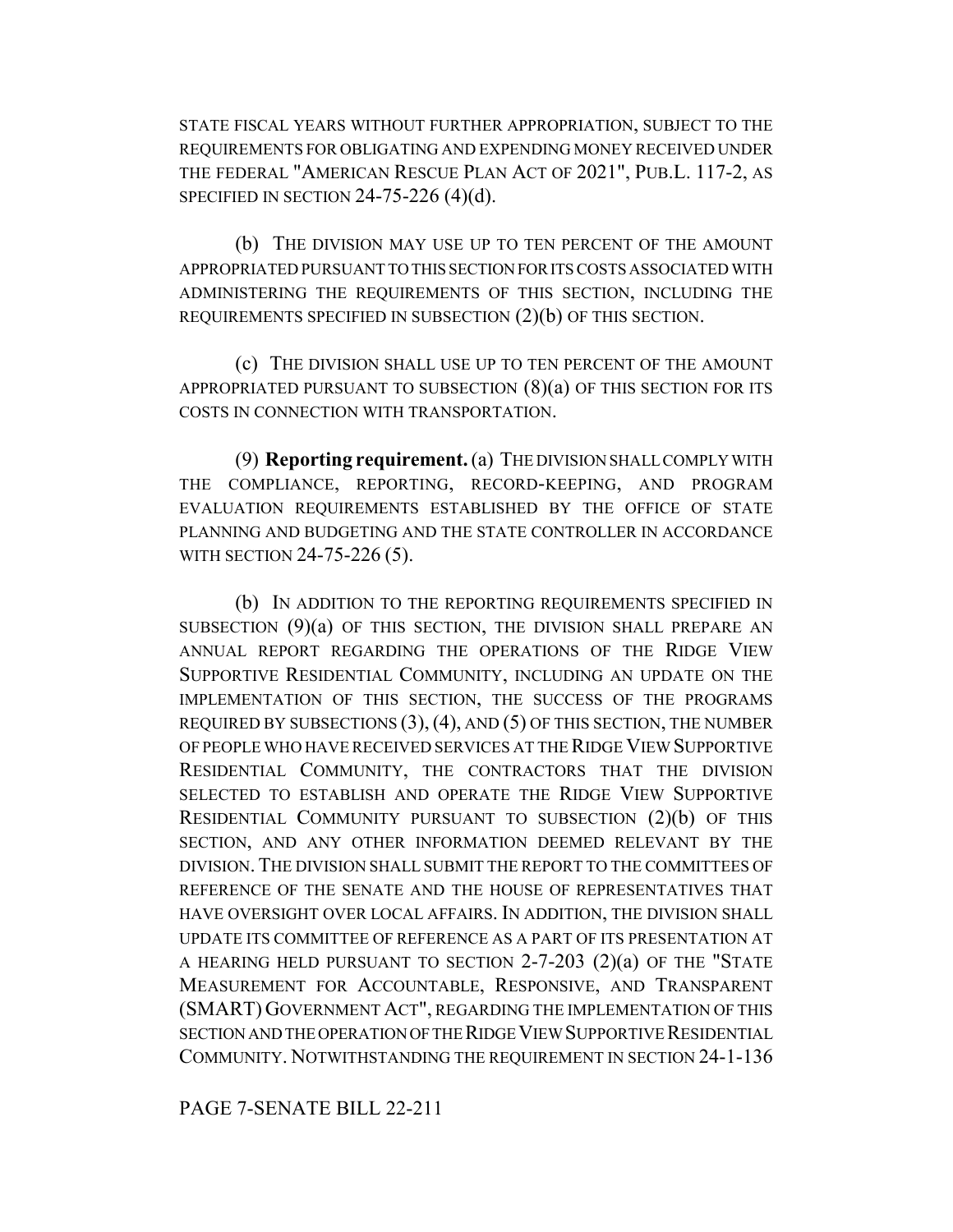$(11)(a)(I)$ , THE REQUIREMENT TO SUBMIT THE REPORT REQUIRED IN THIS SUBSECTION (9)(b) CONTINUES INDEFINITELY.

## **SECTION 3.** In Colorado Revised Statutes, **repeal** 19-2.5-1521.

**SECTION 4. Appropriation.** (1) For the 2022-23 state fiscal year, \$45,000,000 is appropriated to the department of local affairs for use by the division of housing. This appropriation is from the economic recovery and relief cash fund created in section 24-75-228 (2)(a), C.R.S., is of money the state received from the federal coronavirus state fiscal recovery fund, and is based on an assumption that the division will require an additional 2.3 FTE. To implement this act, the division may use this appropriation for ridge view campus. Any money appropriated in this section not expended prior to July 1, 2023, is further appropriated to the division from July 1, 2023, through December 30, 2024, for the same purpose.

(2) For the 2022-23 state fiscal year, \$44,557 is appropriated to the department of human services for use by the behavioral health administration. This appropriation is from the General Fund, and is based on an assumption that the administration will require an additional 0.4 FTE. To implement this act, the administration may use this appropriation for program administration.

**SECTION 5. Safety clause.** The general assembly hereby finds,